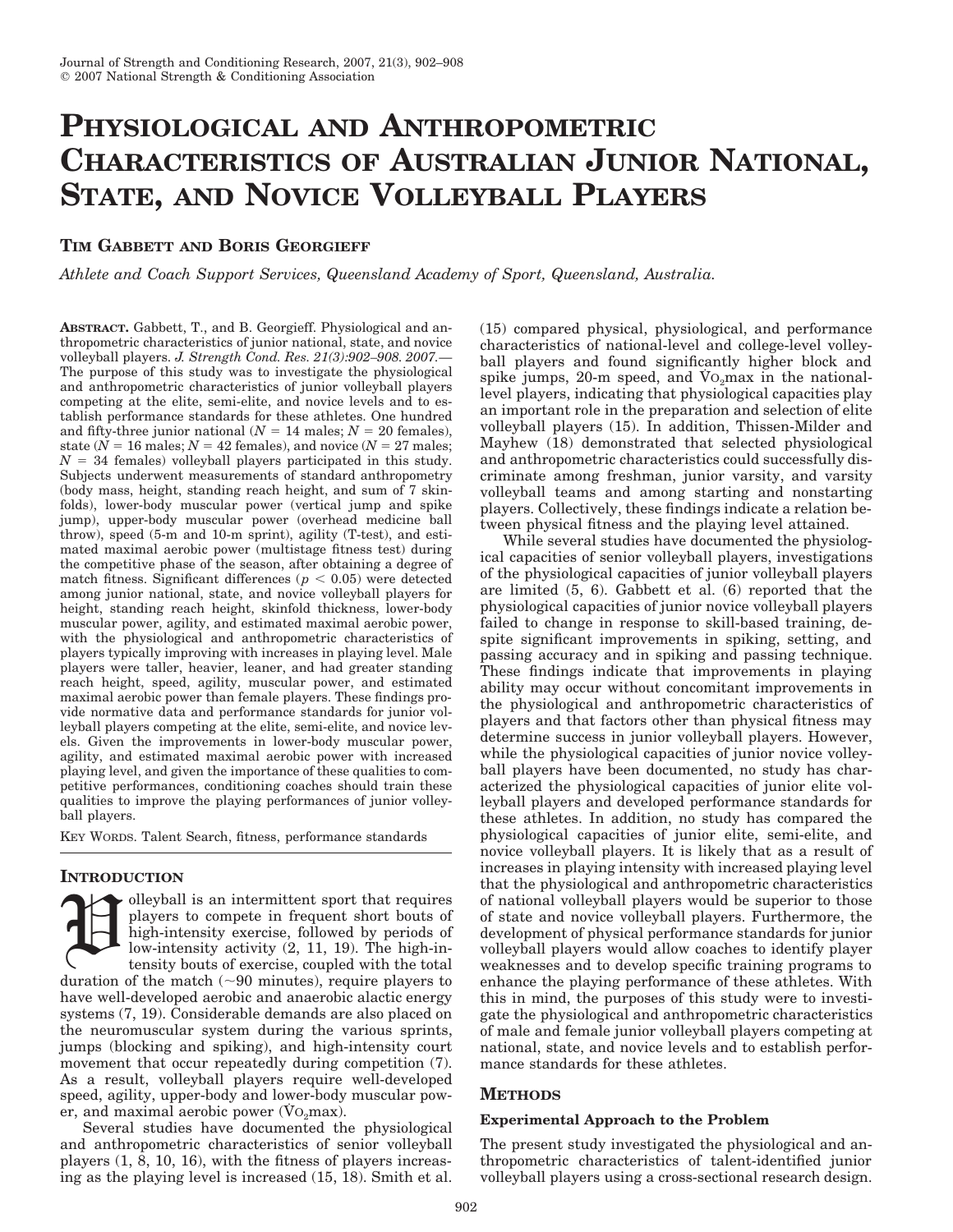Subjects were participating at national, state, or novice levels in junior volleyball. All subjects performed measurements of standard anthropometry, lower-body muscular power, upper-body muscular power, speed, agility, and maximal aerobic power during the competitive phase of the season, after obtaining a degree of match fitness. It was hypothesized that there would be a progressive improvement in the physiological and anthropometric characteristics of junior volleyball players as the playing level increased.

#### **Subjects**

One hundred and fifty-three junior volleyball players (*N*  $= 57$  males;  $N = 96$  females; mean  $\pm SE$ ; age:  $15.6 \pm 0.1$ years) participated in this study. All players were scholarship holders within the Queensland Academy of Sport Talent Search volleyball program and were competing at  $\text{mational } (N = 14 \text{ males}; N = 20 \text{ females}), \text{state } (N = 16)$ males;  $N = 42$  females), or novice ( $N = 27$  males;  $N = 34$ females) level in beach or indoor volleyball. The Queensland Academy of Sport Talent Search volleyball program identifies young athletes deemed to have the necessary physiological and anthropometric characteristics (e.g., height, standing reach height, muscular power, speed, agility, and maximal aerobic power) for volleyball success (13) and places those athletes in a high-performance coaching environment, where they are provided with specialized volleyball coaching. National-level players competed against other international teams and at the time of the study were members of teams that finished eighth (males) and ninth (females) in World junior volleyball championships. State players were members of teams that competed in a national tournament (Australian Junior Volleyball Championships) against other states from within Australia. At the time of the study, the Queensland team had finished in third place or better in the Australian Junior Volleyball Championships. Novice players competed in a city-based domestic competition. Subjects had participated in a wide range of sports (e.g., swimming, track and field, martial arts, mountain biking, tennis, netball, basketball, hockey, touch football, and rugby union) prior to volleyball. The mean  $(\pm SE)$  sporting experience of all subjects was  $7 \pm 2$  years. The mean  $(± SE)$  sporting experience of national, state, and novice players was  $8 \pm 1$  years,  $8 \pm 2$  years, and  $3 \pm 1$  years, respectively. All subjects had completed the same training program for 12 weeks prior to commencing this study. Training sessions were designed to develop passing, setting, serving, spiking, and blocking skills as well as game tactics and positioning skills. While no player performed individual strength training programs, all players participated in agility, speed, and on-court decision-making training as part of their program. All subjects received a clear explanation of the study, including the risks and benefits of participation, and written parental or guardian consent was obtained before players were permitted to participate. The Institutional Review Board for Human Investigation approved all experimental procedures.

## **Fitness Testing Battery**

Standard anthropometry (height, standing reach height, body mass, and sum of 7 skinfolds) (12), upper-body muscular power (overhead medicine ball throw) (13), lowerbody muscular power (vertical jump and spike jump) (13), speed (5-m and 10-m sprint) (13), agility (T-test) (9), and maximal aerobic power (multistage fitness test) (14) were the fitness tests selected. Players were instructed to re-

frain from strenuous exercise for at least 48 hours prior to the fitness testing session and to consume their normal pretraining diet prior to the testing session. The testing session began with anthropometric measurements. Players then underwent measurements of upper-body muscular power (overhead medicine ball throw), lower-body muscular power (vertical jump and spike jump), speed (5-m and 10-m sprint), and agility (T-test) measurements. Subjects performed 2 trials for the speed, agility, and muscular power tests, with a recovery of approximately 3 minutes between trials. Players were encouraged to perform low-intensity activities and stretches between trials. Upon completion of the respective tests, the field-testing session concluded with players performing the multistage fitness test (estimated maximal aerobic power).

#### **Anthropometry**

Excess body mass and body fat have been shown to negatively influence performance (e.g., power:body mass ratio, thermoregulation, and aerobic capacity) (12). As an estimate of adiposity, skinfold thickness was measured at 7 sites using a Harpenden skinfold caliper (British Indicators Ltd., West Sussex, UK). Biceps, triceps, subscapular, supraspinale, abdomen, thigh, and calf on the right side comprised the 7 sites selected. The exact positioning of each skinfold measurement was determined in accordance with procedures described by Norton et al. (12). Height was measured using a stadiometer, and body mass was measured using calibrated digital scales (A & D Company Limited, Tokyo, Japan). Standing reach height was measured using a Yardstick vertical jump device (Swift Performance Equipment, New South Wales, Australia). Players were requested to stand with their feet flat on the ground, extend their arm and hand, and mark the standing reach height. The intraclass correlation coefficient for test-retest reliability and typical error of measurement for height, standing reach height, body mass, and sum of 7 skinfolds measurements were 0.99, 0.94, 0.99, and 0.99 and 0.2%, 0.6%, 0.8%, and 3.0%, respectively.

#### **Upper-Body Muscular Power**

The ability to generate high levels of upper-body muscular power during spiking and serving is an important attribute of volleyball players. Upper-body muscular power was estimated using an overhead medicine ball throw (13). Players stood one step behind a line marked on the ground facing the throwing direction, with a 3-kg medicine ball held in both hands behind the head. Players were instructed to plant the front foot with the toe behind the line and to throw the medicine ball overhead as far forward as possible. Each throw was measured from inside the line, to the nearest mark made by the fall of the medicine ball. Throwing distance was measured to the nearest 1 cm, with the greatest value obtained from 2 trials used as the overhead throw score. The intraclass correlation coefficient for test-retest reliability and typical error of measurement for the overhead medicine ball throw test were 0.96 and 5.4%, respectively.

#### **Lower-Body Muscular Power**

Volleyball players require high levels of lower-body muscular power to perform the spiking, blocking, and jumping tasks that are frequently executed during a match. Lower-body muscular power was estimated by means of the vertical jump test and the spike jump test (13) using a Yardstick vertical jump device (Swift Performance Equip-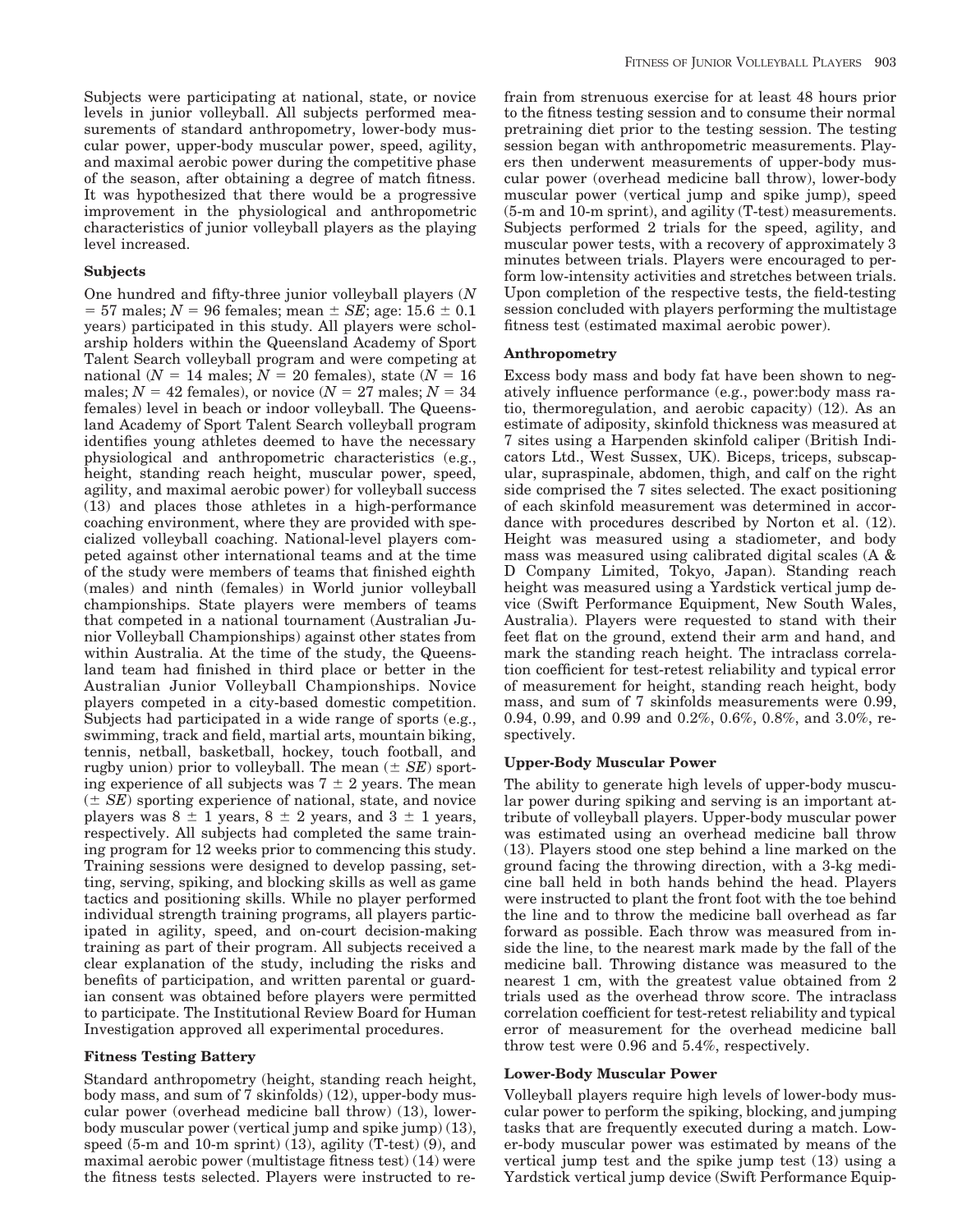ment). Players were requested to stand with feet flat on the ground, extend their arm and hand, and mark the standing reach height. After assuming a crouch position, each subject was instructed to spring upward and touch the Yardstick device at the highest possible point. Vertical jump height was calculated as the distance from the highest point reached during standing and the highest point reached during the vertical jump. Vertical jump height was measured to the nearest 1 cm, with the highest value obtained from 2 trials used as the vertical jump score. The intraclass correlation coefficient for test-retest reliability and typical error of measurement for the vertical jump test were 0.96 and 2.9%, respectively.

The spike jump used similar procedures to the vertical jump. Players were requested to stand with feet flat on the ground, extend their arm and hand, and mark the standing reach height. Players were then instructed to take a run-up or spike approach and leap as high as possible off of both legs, displacing as many vanes on the Yardstick as possible. Spike jump height was calculated as the distance from the highest point reached during standing and the highest point reached during the spike jump. Spike jump height was measured to the nearest 1 cm, with the highest value obtained from 2 trials used as the spike jump score. The intraclass correlation coefficient for test-retest reliability and typical error of measurement for the spike jump test were 0.99 and 2.2%, respectively.

## **Speed**

Volleyball players require the ability to move quickly in order to position themselves to receive a pass or block a shot from an opponent. The running speed of players was evaluated with a 5-m and 10-m sprint effort (13) using dual-beam electronic timing gates (Swift Performance Equipment). The timing gates were positioned 5 m and 10 m from a predetermined starting point. Players were instructed to run as quickly as possible along the 10-m distance from a standing start. Speed was measured to the nearest 0.01 second, with the fastest value obtained from 2 trials used as the speed score. The intraclass correlation coefficient for test-retest reliability and typical error of measurement for the 5-m and 10-m sprint tests were 0.80 and 0.89 and 3.6% and 1.7%, respectively.

# **Agility**

Volleyball players require the ability to rapidly accelerate, decelerate, and change direction. The agility of subjects was evaluated using a T-test (9) using dual-beam electronic timing gates. Four cones were placed 5 m apart in the shape of an inverted 'T.' Players were instructed to run as quickly as possible along the agility run. Agility times were measured to the nearest 0.01 second, with the fastest value obtained from 2 trials used as the agility score. The intraclass correlation coefficient for test-retest reliability and typical error of measurement for the T-test were 0.85 and 2.9%, respectively.

## **Maximal Aerobic Power**

Depending on the level of competition, volleyball matches may last up to 90 minutes in duration (7, 19). Players also require high levels of aerobic fitness to aid recovery after high-intensity bouts of activity. Maximal aerobic power was estimated using the multistage fitness test (14). Players were required to run back and forth (i.e., shuttle run) along a 20-m track, keeping in time with a series of signals on a compact disk. The frequency of the audible signals (and, hence, running speed) was progressively increased, until subjects reached volitional exhaustion. Maximal aerobic power  $(\dot{V}O_2 \text{max})$  was estimated using regression equations described by Ramsbottom et al. (14). When compared to treadmill-determined  $\rm{Vo}_{2}$  max, it has been demonstrated that the multistage fitness test provides a valid estimate of maximal aerobic power (17). In addition, in a previous study (5) we completed duplicate multistage fitness tests, performed 1 week apart, to determine test-retest reliability. The intraclass correlation coefficient for test-retest reliability and typical error of measurement for the multi-stage fitness test were 0.90 and 3.1%, respectively.

## **Statistical Analyses**

Differences in the anthropometric characteristics, upperbody and lower-body muscular power, speed, agility, and estimated  $Vo<sub>2</sub>$  max of players were compared using a 2way (playing level and gender) analysis of variance. When required, comparisons of group means were performed using a Tukey honestly significantly different post-hoc test. Based on an alpha level of 0.05 and a sample size of 26 (average number of athletes in each group), the beta level (power) was  $\geq 0.80$  for detecting effect sizes of 0.2 among gender and playing levels. The Pearson product moment correlation coefficient was used to determine the relationship between physiological and anthropometric characteristics and playing level. Stepwise multiple linear regression analysis was performed to determine which of the physiological and anthropometric variables could predict selection in the 3 teams. The level of significance was set at  $p \leq 0.05$ , and all data are reported as means  $\pm$  *SE*.

# **RESULTS**

# **Anthropometric Characteristics**

There were no significant differences ( $p > 0.05$ ) between playing levels for body mass. However, national players had a greater height and standing reach height than state and novice players. In addition, national and state players had significantly lower skinfold thickness than novice players (Table 1). Male players were significantly  $(p < 0.05)$  taller, heavier, leaner, and had a greater standing reach height than female players.

# **Physiological Characteristics**

The lower-body muscular power, upper-body muscular power, 5-m and 10-m speed, agility, and estimated  $\rm\dot{V}o_2$  max of junior national, state, and novice volleyball players are shown in Table 2. The vertical jump height results of national and state players were significantly greater than those of novice players. Spike jump height, agility, and estimated  $\overline{V}O_2$  max were greater in national and state players than in novice players. No significant differences were detected among playing levels for upperbody muscular power or 5-m or 10-m speed. Male players had significantly greater  $(p < 0.05)$  speed, agility, upperbody muscular power, lower-body muscular power, and estimated V<sub>O2</sub>max than female players. Individual physiological and anthropometric data from the highest ranked junior national male and female players are shown in Table 3.

## **Relationship Between Physiological and Anthropometric Characteristics and Playing Level**

The correlations between playing level and the physiological and anthropometric variables are shown in Table 4.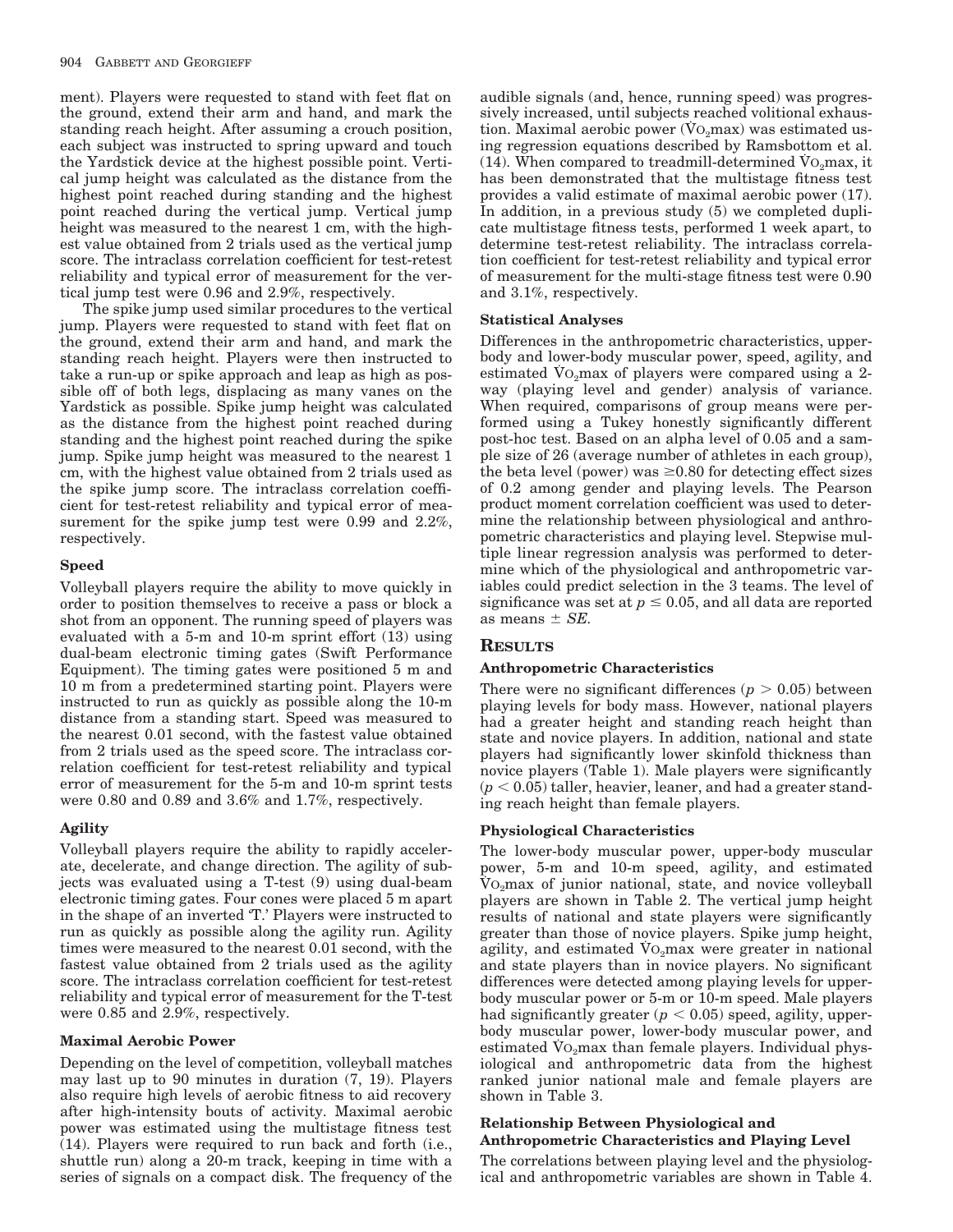|                            | National                         |                   | <b>State</b>                                                   |                  | Novice                              |                                   |
|----------------------------|----------------------------------|-------------------|----------------------------------------------------------------|------------------|-------------------------------------|-----------------------------------|
|                            | Male                             | Female            | Male                                                           | Female           | Male                                | Female                            |
| Jeight (cm)                | $195.2 \pm 2.4**$ $\frac{18}{3}$ | $79.2 \pm 1.0$    | $190.0 + 1.2$ §                                                | $179.5 = 0.6$    |                                     |                                   |
| 3ody mass (kg)             | $80.2 \pm 1.9$ §                 | $68.4 \pm 1.3$    |                                                                | $67.2 \pm 1.3$   | $187.3 \pm 0.58$<br>$80.9 \pm 2.58$ | $177.0 \pm 0.6$<br>66.8 $\pm$ 1.2 |
| Sum of 7 skinfolds (mm)    | $57.8 \pm 3.01$                  | $69.7 \pm 1.1$ †‡ | $\begin{array}{c} 81.8 \pm 1.78 \\ 50.5 \pm 1.048 \end{array}$ | $85.1 \pm 2.4$ # | $88.4 \pm 6.2$ §                    | $.14.0 = 3.1$                     |
| standing reach height (cm) | $256.4 \pm 3.4$ *§               | $236.1 \pm 1.3$   | $250.0 + 1.38$                                                 | $235.8 \pm 1.0$  | $248.2 \pm 0.58$                    | $233.6 \pm 1.2$                   |

\* Significant playing level  $\times$  gender interaction ( $p < 0.05$ ).

 $\dagger$  Significantly different ( $p < 0.05$ ) from state players.

 $\ddagger$  Significantly different ( $p < 0.05$ ) from novice players.  $+ + \infty$ 

 $\begin{array}{l} \text{{{\sc{minmax}}}} \text{{{\sc{minmax}}}} \text{{{\sc{minmax}}}} \text{{{\sc{minmax}}}} \text{{{\sc{minmax}}}} \text{{{\sc{minmax}}}} \text{{{\sc{minmax}}}} \text{{{\sc{minmax}}}} \text{{{\sc{minmax}}}} \text{{{\sc{minmax}}}} \text{{{\sc{minmax}}}} \text{{{\sc{minmax}}}} \text{{{\sc{minmax}}}} \text{{{\sc{minmax}}}} \text{{{\sc{minmax}}}} \text{{{\sc{minmax}}}} \text{{{\sc{minmax}}}} \text{{{\sc{minmax}}}} \text{{{\sc{minmax}}}} \text{{{$  34 females).  $= 27$  males,  $N =$  $= 42$  females); novice  $(N =$  $= 16$  males,  $N =$  $= 20$  females); state  $(N =$  $= 14$  males,  $N =$ § Significantly different ( $p < 0.05$ ) from female players. National ( $N =$ 

TABLE 2. Lower-body muscular power, upper-body muscular power, speed, agility, and estimated maximal aerobic power for junior national, state, and novice volleyball players<br>(data are reported as mean ± *SE*). **TABLE 2.** Lower-body muscular power, upper-body muscular power, speed, agility, and estimated maximal aerobic power for junior national, state, and novice volleyball players  $(data$  are reported as mean  $\pm$  *SE*).

|                                                                                                                                                                                                             | National                      |                                                                                                                                                                        | <b>State</b>                                                                                                                                                                                                  |                                                                                                                                                                                                                                | Novice                                                                                                                                            |                                                                                                                                                                                |  |
|-------------------------------------------------------------------------------------------------------------------------------------------------------------------------------------------------------------|-------------------------------|------------------------------------------------------------------------------------------------------------------------------------------------------------------------|---------------------------------------------------------------------------------------------------------------------------------------------------------------------------------------------------------------|--------------------------------------------------------------------------------------------------------------------------------------------------------------------------------------------------------------------------------|---------------------------------------------------------------------------------------------------------------------------------------------------|--------------------------------------------------------------------------------------------------------------------------------------------------------------------------------|--|
|                                                                                                                                                                                                             | $_{\rm Male}$                 | Female                                                                                                                                                                 | Male                                                                                                                                                                                                          | Female                                                                                                                                                                                                                         | Male                                                                                                                                              | Female                                                                                                                                                                         |  |
| Vertical jump (cm)                                                                                                                                                                                          | $54.6 \pm 2.2**$              |                                                                                                                                                                        |                                                                                                                                                                                                               |                                                                                                                                                                                                                                |                                                                                                                                                   |                                                                                                                                                                                |  |
| Spike jump (cm)                                                                                                                                                                                             | $65.8 \pm 3.7**$              |                                                                                                                                                                        |                                                                                                                                                                                                               |                                                                                                                                                                                                                                |                                                                                                                                                   |                                                                                                                                                                                |  |
| Overhead medicine ball throw (m)                                                                                                                                                                            | $8.8 \pm 0.3$                 | $\begin{array}{c} 45.7 \pm 1.63 \\ 51.2 \pm 1.83 \\ 6.1 \pm 0.1 \\ 1.04 \pm 0.023 \\ 1.30 \pm 0.023 \\ 1.90 \pm 0.01 \\ 1.90 \pm 0.01 \\ 1.90 \pm 0.01 \\ \end{array}$ |                                                                                                                                                                                                               | $\begin{array}{c} 41.5 \ \pm \ 0.9^{\pm} \\ 45.3 \ \pm \ 1.0^{\pm} \\ 6.1 \ \pm \ 0.2 \\ 6.1 \ \pm \ 0.01 \\ 1.11 \ \pm \ 0.01 \\ 1.95 \ \pm \ 0.02 \\ 0.05 \ \pm \ 0.14 \\ 0.05 \ \pm \ 0.14 \\ 0.39 \ \pm \ 0.7 \end{array}$ | $\begin{array}{c} 48.5\pm 1.0\S \\ 53.6\pm 1.1\S \\ 8.1\pm 0.2\S \\ 1.03\pm 0.01\S \\ 1.01\pm 0.01S \\ 1.01\pm 0.028\\ 1.01\pm 0.028 \end{array}$ | $\begin{array}{c} 35.9 \pm 1.4 \\ 38.7 \pm 1.5 \\ 38.7 \pm 1.5 \\ 5.6 \pm 0.2 \\ 1.15 \pm 0.05 \\ 2.03 \pm 0.00 \\ 1.13 \pm 0.00 \\ 1.123 \pm 0.1 \\ 1.23 \pm 0.8 \end{array}$ |  |
| 5-m sprint (s)                                                                                                                                                                                              | $1.04 \pm 0.02$               |                                                                                                                                                                        |                                                                                                                                                                                                               |                                                                                                                                                                                                                                |                                                                                                                                                   | $0.3800$<br>$0.0300$                                                                                                                                                           |  |
| $10-m$ sprint $(s)$                                                                                                                                                                                         | $1.80 \pm 0.02$ §             |                                                                                                                                                                        |                                                                                                                                                                                                               |                                                                                                                                                                                                                                |                                                                                                                                                   |                                                                                                                                                                                |  |
| Agility (s)                                                                                                                                                                                                 | $9.90 \pm 0.17$ $\frac{1}{2}$ |                                                                                                                                                                        |                                                                                                                                                                                                               |                                                                                                                                                                                                                                |                                                                                                                                                   |                                                                                                                                                                                |  |
| $\text{Estimated } \text{VO}_{2}$ max (ml $\cdot$ kg <sup>-1</sup> ·min <sup>-1</sup> )                                                                                                                     | $50.6 \pm 1.4**$ \$           | 0.91<br>$41.2 +$                                                                                                                                                       | $71.9 \pm 3.2\frac{48}{3}$<br>$71.9 \pm 2.9\frac{48}{3}$<br>$8.3 \pm 0.3\frac{8}{3}$<br>$1.01 \pm 0.02\frac{8}{3}$<br>$1.76 \pm 0.03\frac{8}{3}$<br>$9.76 \pm 0.15\frac{48}{3}$<br>49.8 $\pm 1.1\frac{48}{3}$ |                                                                                                                                                                                                                                | 1.28                                                                                                                                              |                                                                                                                                                                                |  |
| * Significant playing level $\times$ gender interaction ( $p < 0.05$ ).<br>t Cinnific at Liffe and LAO And Announcement and the Cinnific th<br>† Significantly different ( $p < 0.05$ ) from state players. |                               |                                                                                                                                                                        |                                                                                                                                                                                                               |                                                                                                                                                                                                                                |                                                                                                                                                   |                                                                                                                                                                                |  |

‡ Significantly different (p < 0.05) from novice players.<br>§ Significantly different (p < 0.05) from female players. National (N = 14 males, N = 20 females); state (N = 16 males, N = 42 females); novice (N = 27 males, N =  $= 16$  males,  $N =$  $= 20$  females); state ( $N =$  $= 14$  males,  $N =$ § Significantly different ( $p < 0.05$ ) from female players. National ( $N =$  $\ddagger$  Significantly different ( $p < 0.05$ ) from novice players.

 $= 42$  females); novice  $(N =$ 

 $= 27$  males,  $N =$ 

34 females).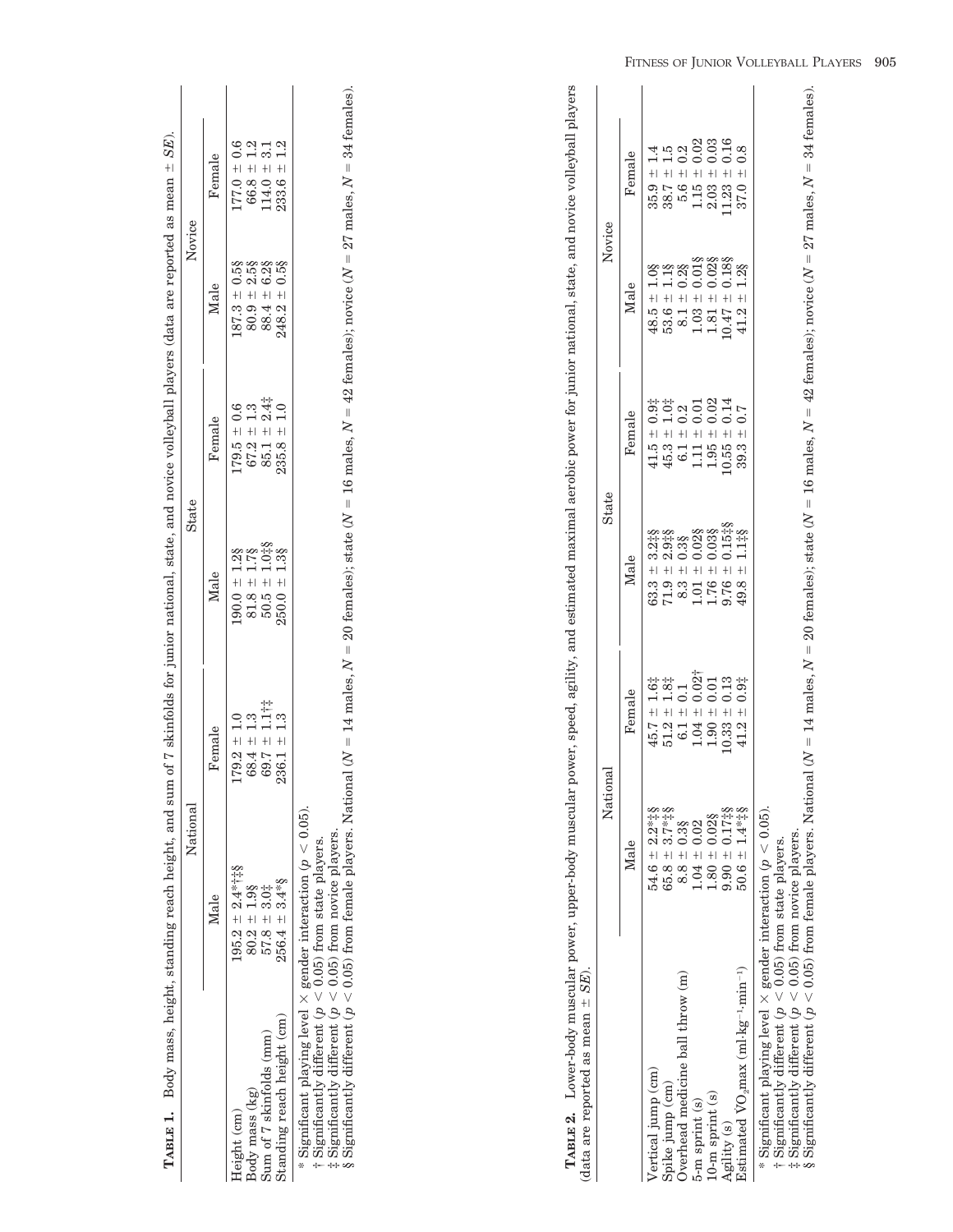**TABLE 3.** Individual physiological and anthropometric data from the highest ranked junior national male and female volleyball players.

|                                    | National |        |
|------------------------------------|----------|--------|
|                                    | Male     | Female |
| Height (cm)                        | 205.0    | 185.8  |
| Body mass (kg)                     | 91.6     | 58.1   |
| Sum of 7 skinfolds (mm)            | 67.6     | 66.3   |
| Standing reach height (cm)         | 271.0    | 244.0  |
| Vertical jump (cm)                 | 68.0     | 64.0   |
| Spike jump (cm)                    | 90.0     | 73.0   |
| Overhead medicine ball throw (m)   | 10.0     | 5.9    |
| $5-m$ sprint $(s)$                 | 0.96     | 0.97   |
| 10-m sprint $(s)$                  | 1.67     | 1.75   |
| Agility $(s)$                      | 8.66     | 9.06   |
| Estimated $VO9max (ml·kg-1·min-1)$ | 57.6     | 48.4   |

Height was positively associated  $(p < 0.05)$  and skinfold thickness negatively associated  $(p < 0.05)$  with playing level for both male and female players. While standing reach height was positively associated  $(p < 0.05)$  with playing level in male players, the relationship between standing reach height and playing level for female players was not significant ( $p > 0.05$ ).

Significant associations ( $p < 0.05$ ) were detected between playing level and vertical jump height, spike jump height, and estimated  $VO<sub>2</sub>$  max for both male and female players. In addition, greater agility times (i.e., slower agility) were negatively associated  $(p < 0.05)$  with playing level for both male and female players. While greater 5-m and 10-m sprint times (i.e., slower 5-m and 10-m speed) were negatively associated  $(p < 0.05)$  with playing level in female players, the relationship between speed and playing level for male players was not significant (*p*  $> 0.05$ ).

#### **Stepwise Multiple Linear Regression Analysis**

Table 5 shows the stepwise linear regression analysis that was performed to determine which of the physiological and anthropometric variables could predict selection in the 3 playing levels. Agility, 10-m sprint, spike jump, and estimated  $\overline{V}$ <sub>0</sub> $\overline{v}$ <sub>0</sub> $\overline{v}$ <sub>2</sub> were the variables that contributed significantly  $(p < 0.05)$  to the predictive model.

## **DISCUSSION**

The present study is the first to investigate the physiological and anthropometric characteristics of junior national, state, and novice volleyball players. The results of this study demonstrate that significant differences exist among junior volleyball players of different playing abilities for height, standing reach height, skinfold thickness, lower-body muscular power, agility, and estimated maximal aerobic power, with the physiological and anthropometric characteristics of players generally improving with increases in playing level. These findings provide normative data and performance standards for male and female junior volleyball players competing at the elite, semi-elite, and novice levels.

Previous studies have reported a strong relationship between physical fitness and the playing level attained, with the fitness of volleyball players typically increasing as the playing level is increased (15, 18). Smith et al. (15) compared physical, physiological, and performance characteristics of national-level and college-level volleyball players and found significantly higher block and spike jumps, 20-m speed, and  $VO<sub>2</sub>max$  in the national-level players, indicating that physiological capacities play an important role in the preparation and selection of elite senior volleyball players (15). In addition, Thissen-Milder and Mayhew (18) demonstrated that selected physiological and anthropometric characteristics could successfully discriminate among freshman, junior varsity, and varsity volleyball teams and starting and nonstarting players. The present findings confirm and extend those of others (15, 18) by demonstrating that successful junior volleyball performance is determined, at least in part, by the physical qualities of athletes.

The present study found greater height and standing reach height and lower skinfold thickness in junior national volleyball players compared to junior state and novice volleyball players. The lower body fat component of elite junior players may decrease the physiological demands on players required to support this weight during a match and may increase their ability to dissipate heat during intense physical activity. Certainly the lower body fat component of elite junior players would contribute to the superior vertical jump, spike jump, and agility in these players, thereby enhancing their ability to perform volleyball-specific tasks. Equally, the finding of a higher standing reach height in the national volleyball players emphasizes the importance of this physical quality for the spiking and blocking tasks that occur during a match.

The speed and vertical jump of the elite junior volleyball players in the present study were comparable to those reported for elite senior volleyball players (1, 15).

**TABLE 4.** Relationship between physiological and anthropometric characteristics and playing level in male and female junior volleyball players.

|                                    | Playing level   |                |                 |  |
|------------------------------------|-----------------|----------------|-----------------|--|
|                                    | All players     | Male           | Female          |  |
| Height (cm)                        | $0.196*$        | $0.508+$       | $0.235*$        |  |
| Body mass (kg)                     | $-0.007$        | $-0.014$       | 0.077           |  |
| Sum of 7 skinfolds (mm)            | $-0.524\dagger$ | $-0.480*$      | $-0.701\dagger$ |  |
| Standing reach height (cm)         | 0.152           | 0.398†         | 0.155           |  |
| Vertical jump (cm)                 | $0.294\dagger$  | $0.327*$       | $0.472\dagger$  |  |
| Spike jump (cm)                    | $0.341\dagger$  | $0.465\dagger$ | $0.510\dagger$  |  |
| Overhead medicine ball throw (m)   | 0.156           | 0.159          | 0.247           |  |
| $5-m$ sprint $(s)$                 | $-0.166$        | $-0.17$        | $-0.292*$       |  |
| 10-m sprint $(s)$                  | $-0.193*$       | $-0.057$       | $-0.364\dagger$ |  |
| Agility $(s)$                      | $-0.322$ †      | $-0.322*$      | $-0.377\dagger$ |  |
| Estimated $Vo2max (ml·kg-1·min-1)$ | $0.350\dagger$  | $0.553\dagger$ | $0.358\dagger$  |  |

\* Significant correlation ( $p < 0.05$ ) between variables.

† Significant correlation (*p* 0.01) between variables. Data are Pearson product moment correlation coefficients, *r*.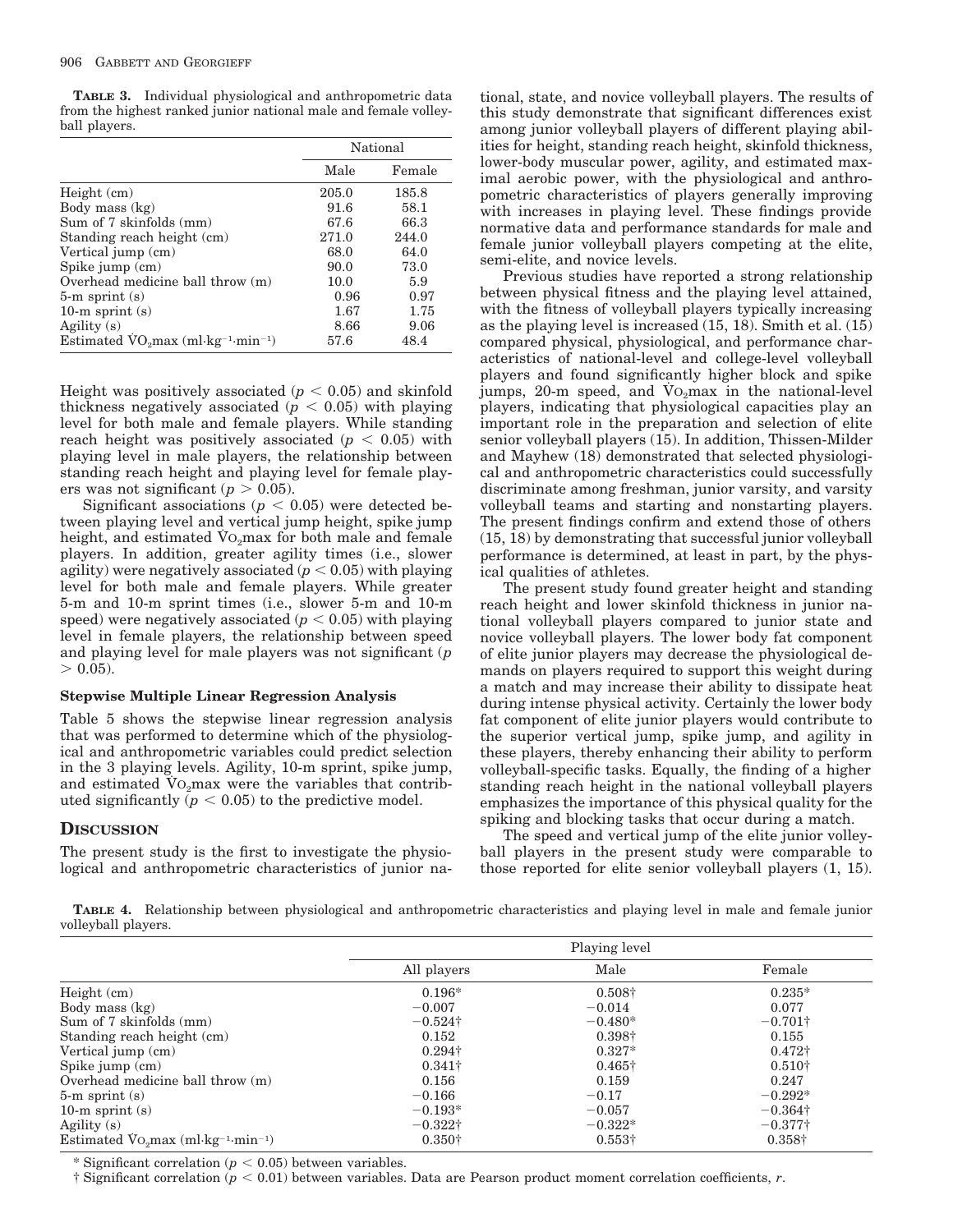**TABLE 5.** Multiple linear regression analysis to predict playing level.

|                                                                                                                                                                       | $r^2$ |
|-----------------------------------------------------------------------------------------------------------------------------------------------------------------------|-------|
| Model 1                                                                                                                                                               |       |
| Playing level = (Estimated $\overline{V}$ O <sub>2</sub> max $\times$ 0.333) + 0.214 <sup>*</sup>                                                                     | 0.111 |
| Model 2                                                                                                                                                               |       |
| Playing level = (Estimated Vo <sub>2</sub> max $\times$ 0.268) + (Agility $\times$ -0.190) + 1.066 <sup>*</sup>                                                       | 0.143 |
| Model 3                                                                                                                                                               |       |
| Playing level = (Estimated Vo, max $\times$ 0.370) + (Agility $\times$ -0.301) + (10-m sprint $\times$ 0.255) + 0.126 <sup>*</sup>                                    | 0.177 |
| Model 4                                                                                                                                                               |       |
| Playing level = (Estimated Vo <sub>2</sub> max $\times$ 0.248) + (Agility $\times$ -0.262) + (10-m sprint $\times$ 0.373) + (Spike jump $\times$ 0.288) -<br>$1.755*$ | 0.205 |

 $*$  Contributed significantly ( $p < 0.05$ ) to the predictive model.

However, the  $Vo<sub>2</sub>$  max results were similar to those of some (16), but not all (1, 15), studies of elite volleyball players. The in-season  $VO<sub>2</sub>max$  of 45.6 ml·kg<sup>-1</sup>·min<sup>-1</sup> in the elite junior volleyball players of the present study compared favourably to an average  $\overline{V}$ O<sub>2</sub>max of 44.2  $ml·kg^{-1}·min^{-1}$  reported previously in elite senior volleyball players (16). However, the  $Vo<sub>2</sub>$ max of the elite junior players in this study was considerably lower than previously reported  $(1, 15)$  for Canadian  $(56.7 \text{ ml·kg}^{-1} \cdot \text{min}^{-1})$ and United States (48.8 ml·kg<sup>-1</sup>·min<sup>-1</sup>) senior nationallevel volleyball players. The finding of lower  $\dot{V}$ <sub>O2</sub>max in junior players in comparison to senior players is consistent with findings of studies of other intermittent sports that have found a progressive improvement in physiological capacities as the playing level increased (4). The lower  $\dot{V}$ O<sub>2</sub>max in junior players may be explained by differences in training and playing intensities (3), genetic endowment (15), or maturational factors. Alternatively, the low  $Vo<sub>2</sub>$  max, despite similar speed and agility between elite junior and senior players, may reflect differences in coaching philosophies between the present and previous conditioning programs or an increased emphasis on speed and agility (and decreased aerobic fitness emphasis) in modern volleyball competition.

The finding of greater agility, lower-body muscular power, and aerobic fitness in junior national volleyball players in comparison to junior novice volleyball players is in agreement with previous studies that found greater block and spike jumps,  $20-m$  speed, and  $\overline{V}$ <sub>0</sub> $\overline{v}$ max in national-level volleyball players than in college-level volleyball players (15). The finding of greater agility, vertical jump, and aerobic fitness in junior elite volleyball players may reflect the higher training and competition intensity at the elite level. Indeed, recent evidence has shown that the intensity of junior novice volleyball training sessions is low, with the majority  $(57.4%)$  of training time spent in low-intensity (40–70% maximum heart rate) activities (6). In contrast, junior elite volleyball players spend considerably less time in low-intensity activities (19.3%) and considerably more time (28.3% vs. 7.8%) in high-intensity  $($ >85% maximum heart rate) activities (unpublished observations). The low training intensity in novice volleyball players appears insufficient to induce significant cardiovascular, metabolic, or muscular adaptations to rival the physical fitness of elite-level competitors.

The present study found a significant relationship between playing level and height, standing reach height, and skinfold thickness, with elite players generally being taller and leaner than their less-skilled counterparts. In addition, lower-body muscular power (as estimated from the vertical jump and spike jump) was positively associ-

ated with playing level in both male and female players. However, standing reach height was not significantly related to playing level in female players, whereas significant relationships were detected between high running speed and playing level in female (but not male) players. These findings indicate that the demands of junior volleyball, or the factors that contribute to success and that discriminate among playing levels in junior volleyball, differ between male and female players. Alternatively, the finding of a significant relationship between speed (but not standing reach height) and playing level may indicate that the ability to quickly manoeuver around the court is more important than standing reach height in female players.

Estimated  $VO<sub>2</sub>max$  and spike jump, coupled with 10-m speed and agility, were the physiological variables that contributed significantly to the multiple linear regression equation to predict playing level. These findings indicate that a high level of aerobic fitness and muscular power, coupled with fast speed and agility, contributes to successful performance in junior volleyball players. However, while the relationships between playing level and these variables were significant, because of the nature of volleyball, it is extremely rare that players will exhibit any of these physical qualities in isolation. For example, players may be required to dive forward to intercept a serve and then be required to regain their feet and sprint laterally to receive a pass from another player. While aerobic metabolism is likely to contribute to the replenishment of energy stores following these anaerobic efforts, the common variance between playing level and estimated  $\dot{V}$ <sub>2</sub>max was only 12.3%, indicating that the ability to repeatedly perform the various sprints, dives, jumps, and multidirectional court movements that occur during competition is dependent on factors in addition to, or other than, a high  $\overline{V}O_2$  max. These findings indicate that any conditioning program or physiological assessment of junior volleyball players should also incorporate the repeated-effort demands of competition.

While the results of the present study clearly demonstrate differences in physical fitness among playing levels for junior volleyball players, these findings provide no information on responsiveness to training. In addition, while the ability to perform skills successfully is constrained by physiological limitations (17), no information was obtained on the skill levels of players and their ability to play the game. Clearly, the development of a standardized skill testing battery for volleyball players is warranted. A standardized skill assessment that tests the core skills of volleyball (i.e., spiking, setting, serving, and passing) and allows the identification of specific strengths